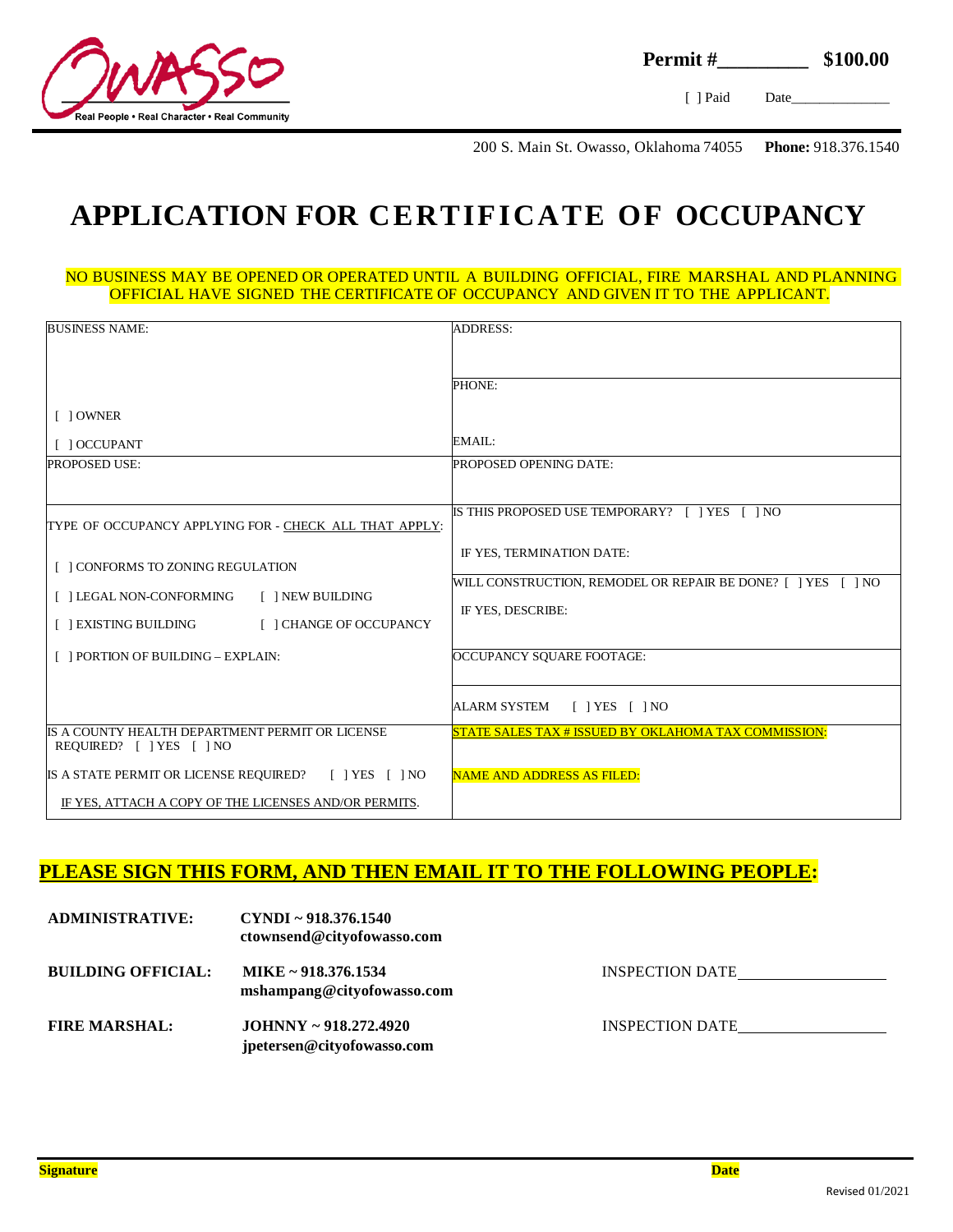

# **FALSE ALARM** REDUCTION PROGRAM

## **Do you have a monitored alarm in your business within city limits?**

**Register online at**

[https://owasso.alarmreg.com](https://owasso.alarmreg.com/)

**Visit:**

<https://cityofowasso.com/alarm>

for more information about the False Alarm Reduction Program.

**Paper Registration option is also available. Please email the application on the following page to [alarm@cityofowasso.com](mailto:alarm@cityofowasso.com)**